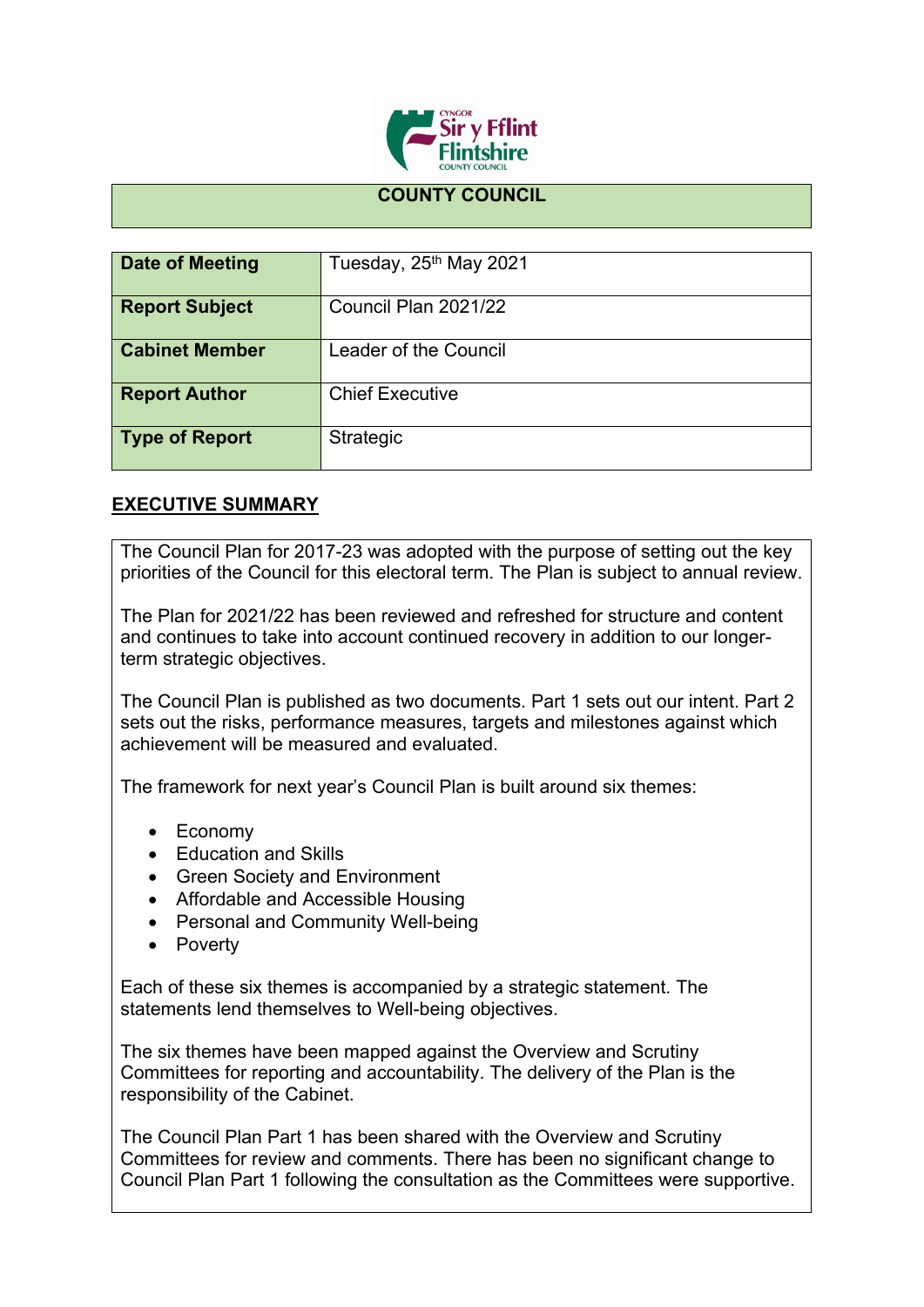Part 2 has been finalised for recommendation in the confidence that members were supportive of Part 1 as the super-structure of the Plan.

The published Plan will be available on the Council's website by the end of July.

## **RECOMMENDATIONS**

| To adopt the Council Plan 2021/22 on the recommendation of Cabinet. |
|---------------------------------------------------------------------|
|                                                                     |

## **REPORT DETAILS**

| 1.00 |                                                               | <b>EXPLAINING THE COUNCIL PLAN 2021/22</b>                                                                                                                                                        |                                                                                                                                                                                                                                                                                                                                                                               |
|------|---------------------------------------------------------------|---------------------------------------------------------------------------------------------------------------------------------------------------------------------------------------------------|-------------------------------------------------------------------------------------------------------------------------------------------------------------------------------------------------------------------------------------------------------------------------------------------------------------------------------------------------------------------------------|
| 1.01 | performance:                                                  |                                                                                                                                                                                                   | It is a requirement of the Local Government and Elections (Wales) Act<br>2021 for councils to carry out the following duties as part of reviewing                                                                                                                                                                                                                             |
|      | $\bullet$<br>$\bullet$<br>$\bullet$<br>$\bullet$<br>$\bullet$ | To keep performance under review;<br>To consult on performance<br>To report on performance<br>To arrange a panel assessment of performance<br>To respond to a panel performance assessment report |                                                                                                                                                                                                                                                                                                                                                                               |
|      | requirements.                                                 |                                                                                                                                                                                                   | The monitoring of the Council Plan 2021/22 in part fulfils these                                                                                                                                                                                                                                                                                                              |
|      |                                                               |                                                                                                                                                                                                   | The Council continues to deliver high performance against ambitious<br>Council Plan's it has set out to achieve over these past years. 2019/20 the<br>Council achieved 88% of the activities identified within the Council Plan; in<br>2018/19 we achieved 92%; in 2017/18 we achieved 83%. This<br>demonstrates that the Council is performing at a high level consistently. |
|      |                                                               |                                                                                                                                                                                                   | The Council Plan continues the theme of recovery from the pandemic.                                                                                                                                                                                                                                                                                                           |
|      |                                                               | Plan are set out below:                                                                                                                                                                           | The plan will have two reporting periods $-$ at the mid-year point and at the<br>end of the year. Mid-year will be reported during December and end of<br>year will be reported during June 2022. The reporting arrangements for the                                                                                                                                          |
|      | Stage 1                                                       | <b>Chief Officer Team</b>                                                                                                                                                                         | <b>Exceptions reporting</b>                                                                                                                                                                                                                                                                                                                                                   |
|      | Stage 2                                                       | <b>Informal Cabinet</b>                                                                                                                                                                           | <b>Full Council Plan overview</b>                                                                                                                                                                                                                                                                                                                                             |
|      | Stage 3                                                       | Overview & Scrutiny<br>Committees                                                                                                                                                                 | Allocated themes performance review                                                                                                                                                                                                                                                                                                                                           |
|      | Stage 4                                                       | Cabinet                                                                                                                                                                                           | <b>Full Council Plan overview</b>                                                                                                                                                                                                                                                                                                                                             |
| 1.02 | Changes include:                                              | rounded corporate plan.                                                                                                                                                                           | To reflect the requirements of the Local Government and Elections<br>(Wales) Act 2020 this year's Plan has continued to move towards a more                                                                                                                                                                                                                                   |
|      |                                                               | A refresh of six new themes                                                                                                                                                                       |                                                                                                                                                                                                                                                                                                                                                                               |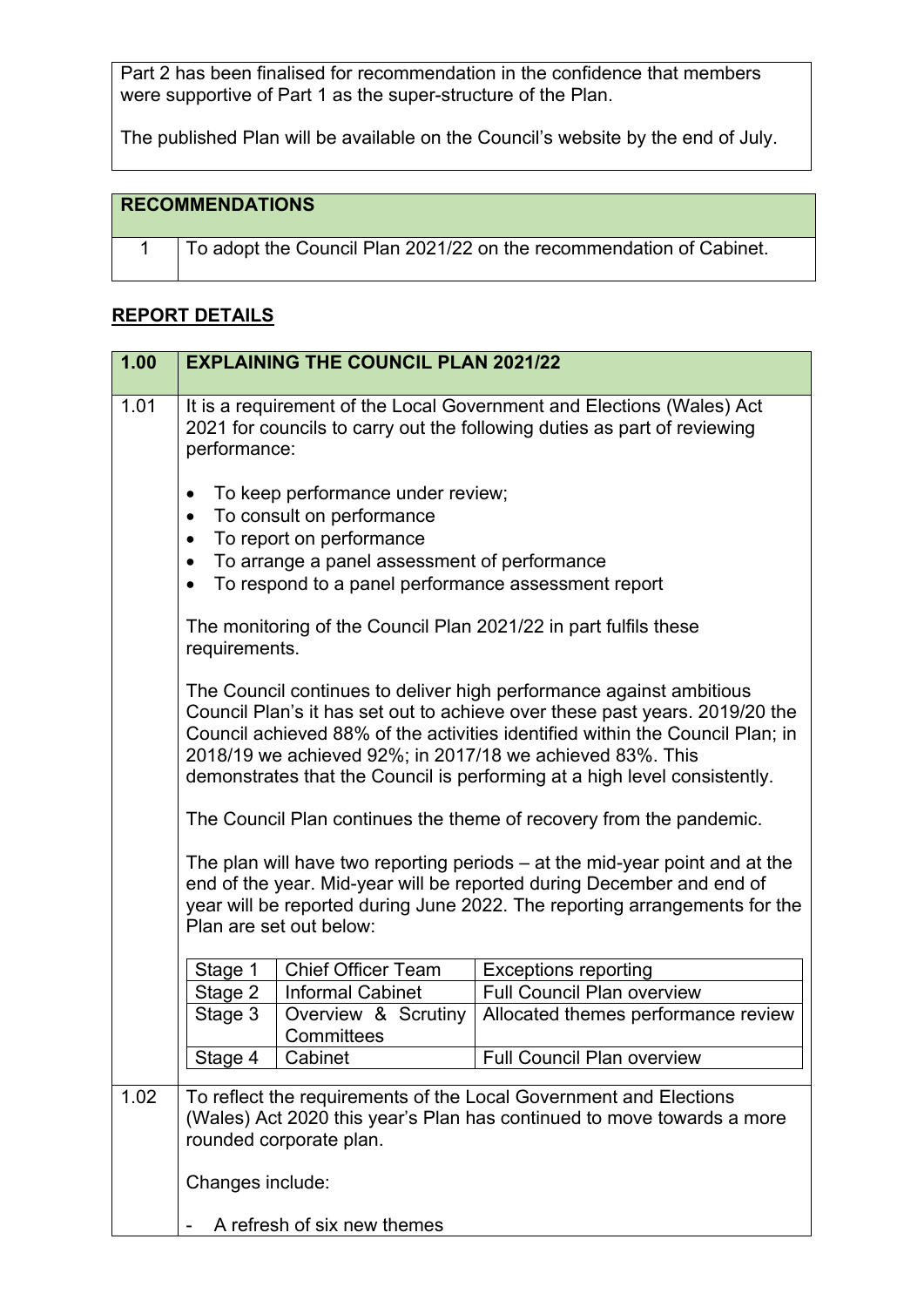|      | The introduction of clearly defined strategic statements which lend<br>themselves to being Well-being objectives<br>Inclusion of ongoing recovery and longer term strategic objectives<br>$\overline{\phantom{a}}$                                          |
|------|-------------------------------------------------------------------------------------------------------------------------------------------------------------------------------------------------------------------------------------------------------------|
| 1.03 | The Council Plan for 2021/22 has a refreshed super-structure of six new<br>themes and supporting priorities. These themes and their priorities have<br>been aligned to the most relevant Overview and Scrutiny Committee and<br>are detailed in Appendix 3. |
|      | The themes and respective priorities are as follows:                                                                                                                                                                                                        |
|      | <b>Theme: Poverty</b><br>Priorities:<br><b>Income Poverty</b><br>$\sim$ 10 $\pm$<br>- Child Poverty<br>- Food Poverty<br>- Fuel Poverty<br><b>Digital Poverty</b>                                                                                           |
|      | Theme: Affordable and Accessible housing<br>Priorities:                                                                                                                                                                                                     |
|      | Housing support and Homeless prevention<br><b>Housing Needs and Housing Options</b><br>$\sim$<br>Social Housing<br>- Private Rented Sector<br><b>Empty Properties</b><br>$\sim$                                                                             |
|      | <b>Theme: Green Society and Environment</b><br>Priorities:                                                                                                                                                                                                  |
|      | <b>Carbon Neutrality</b><br>Ξ.<br><b>Fleet Strategy</b><br><b>Green Environment</b><br>Renewable Energy<br><b>Active and Sustainable Travel Options</b><br>Circular Economy                                                                                 |
|      | <b>Theme: Economy</b><br>Priorities:                                                                                                                                                                                                                        |
|      | <b>Town Centre Regeneration</b><br><b>Business</b><br>Transport and digital infrastructure<br>Local Development Plan (LDP) Targets<br>Spending money for the benefit of Flintshire<br>$\sim$<br><b>Reducing Worklessness</b>                                |
|      | <b>Theme: Personal and Community Well-being</b><br>Priorities:                                                                                                                                                                                              |
|      | <b>Independent Living</b><br>Safeguarding<br>Direct Provision to support people closer to home<br>$\sim 100$<br>- Local Dementia Strategy                                                                                                                   |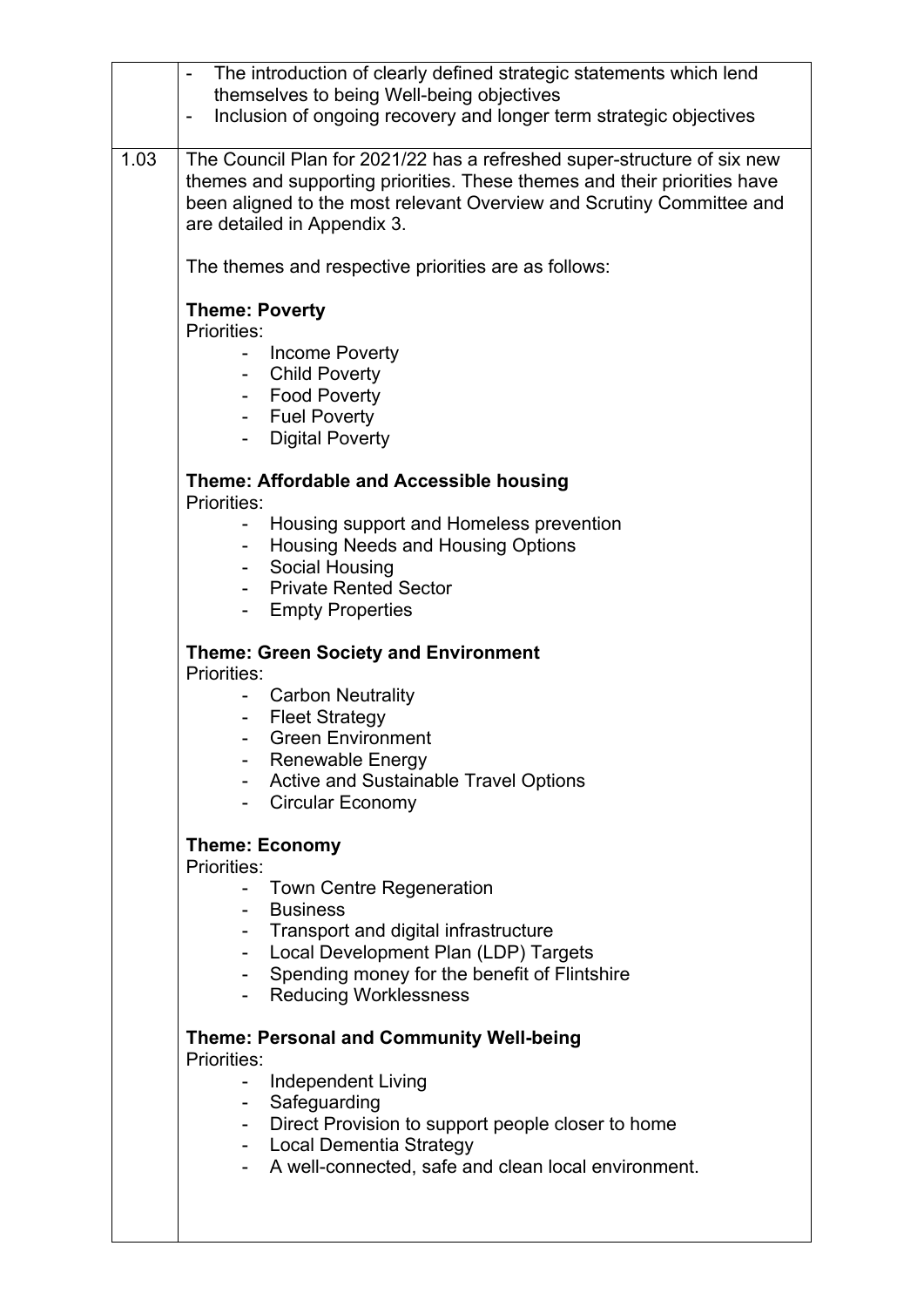|      | <b>Theme: Education and Skills</b>                                                                                                                                                                                                                                                                                                                                                                                                                                                                                                                                                                                                 |
|------|------------------------------------------------------------------------------------------------------------------------------------------------------------------------------------------------------------------------------------------------------------------------------------------------------------------------------------------------------------------------------------------------------------------------------------------------------------------------------------------------------------------------------------------------------------------------------------------------------------------------------------|
|      | Priorities:<br><b>Educational Engagement and Achievement</b><br><b>Digital Learning Opportunities</b><br>- Learning Environments<br><b>Learning Community Networks</b><br>$\overline{\phantom{0}}$<br><b>Specialist Educational Provision</b><br>Welsh Education Strategic Plan (WESP)<br>Each priority describes the outcome (Well-Being objectives) that we are<br>aiming to achieve and the programme of work in-year to contribute<br>towards the outcome (delivery objectives).<br>The Council Plan Part 1 was shared with all Overview and Scrutiny<br>Committees during January and February for consultation. Overview and |
|      | Scrutiny Committees reviewed and commented on the themes, priorities<br>and actions. All comments have been followed-up. There has been no<br>significant change to Council Plan Part 1 following the consultation.<br>Members were consulted on the final draft of Part 2 and have given<br>valuable feedback on the detail of the Plan e.g. school learning recovery<br>and future objectives e.g. on Green Council.                                                                                                                                                                                                             |
| 1.04 | Part 2 sets out how these achievements can be monitored for progress<br>and tracking.                                                                                                                                                                                                                                                                                                                                                                                                                                                                                                                                              |
|      | There are two types of measures used: qualitative milestones and<br>quantitative, numerical measures which have specific targets attached.                                                                                                                                                                                                                                                                                                                                                                                                                                                                                         |
|      | These numerical measures are classified under four headings:                                                                                                                                                                                                                                                                                                                                                                                                                                                                                                                                                                       |
|      | Improvement<br>Maintenance<br><b>Managed Reduction</b><br><b>New Measure</b>                                                                                                                                                                                                                                                                                                                                                                                                                                                                                                                                                       |
|      | Improvement measures will include those where we have had a decline in<br>trend and need to improve. Maintenance measures will include<br>performance that has reached or exceeded national or local standards and<br>where we need to hold our position. Managed reduction measures include<br>performance where we have chosen to settle for a lower threshold.                                                                                                                                                                                                                                                                  |
| 1.05 | Risks to be managed and mitigated throughout the year have been<br>captured within Part 2. Some of these are existing risks from response and<br>recovery and others are new as defined by our objectives.                                                                                                                                                                                                                                                                                                                                                                                                                         |
|      | Risks are monitored through the regular reports to Overview and Scrutiny<br>Committees. In addition they will be individually prioritised for inclusion into<br>Overview and Scrutiny forward work programmes where needed.                                                                                                                                                                                                                                                                                                                                                                                                        |
| 1.06 | The final Council Plan (both parts 1 and 2) will be available as a web-<br>based document published on the website following adoption by County<br>Council.                                                                                                                                                                                                                                                                                                                                                                                                                                                                        |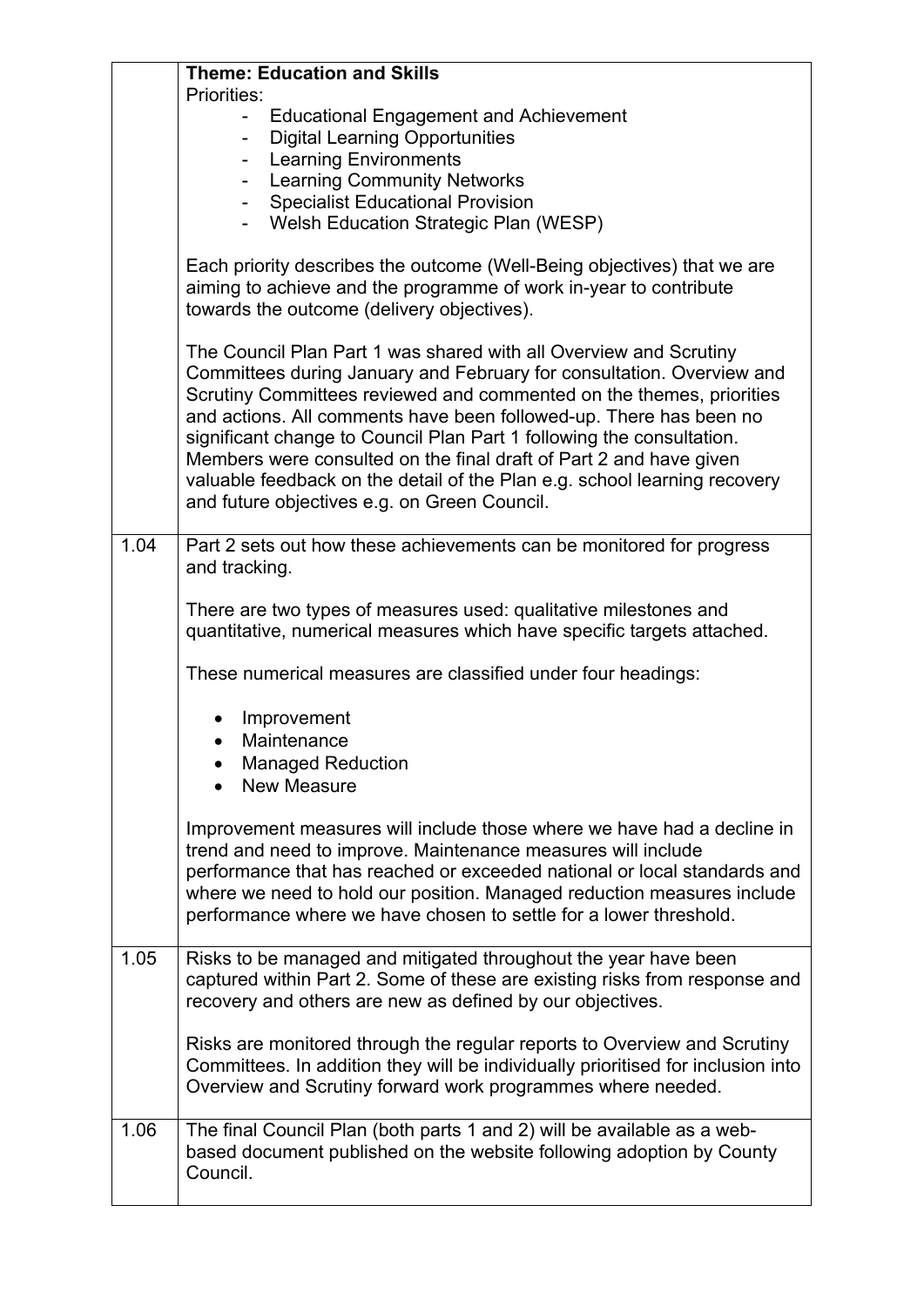| $\vert$ 2.00 | <b>RESOURCE IMPLICATIONS</b>                                                                                                                             |
|--------------|----------------------------------------------------------------------------------------------------------------------------------------------------------|
| 2.01         | The Council Plan ambitions are reflected in the Medium Term Financial<br>Strategy, Capital and Assets Strategy and the annual budget setting<br>process. |

| 3.00 | <b>CONSULTATIONS REQUIRED / CARRIED OUT</b>                                                                                                                 |
|------|-------------------------------------------------------------------------------------------------------------------------------------------------------------|
| 3.01 | Consultation has been carried out with Chief Officers, Cabinet members<br>and the wider internal senior management network on the framework of<br>the Plan. |
|      | All Scrutiny committees have had the opportunity to engage in the<br>development of the Plan and all feedback has been considered.                          |
|      | A member briefing took place in April which has contributed to the review<br>of the range of performance indicators available for reporting.                |

| 4.00 | <b>IMPACT ASSESSMENT AND RISK MANAGEMENT</b>                              |                                                                                                                                                    |
|------|---------------------------------------------------------------------------|----------------------------------------------------------------------------------------------------------------------------------------------------|
| 4.01 |                                                                           | Ways of Working (Sustainable Development) Principles Impact                                                                                        |
|      | Long-term                                                                 |                                                                                                                                                    |
|      | Prevention                                                                | Throughout the 2021/22 Council Plan                                                                                                                |
|      | Integration                                                               | development we will ensure the five ways of<br>working are embedded within our ambitions                                                           |
|      | Collaboration                                                             | and easily reported on.                                                                                                                            |
|      | Involvement                                                               |                                                                                                                                                    |
|      | <b>Well-being Goals Impact</b>                                            |                                                                                                                                                    |
|      | <b>Prosperous Wales</b>                                                   |                                                                                                                                                    |
|      | <b>Resilient Wales</b>                                                    | Throughout the 2021/22 Council Plan                                                                                                                |
|      | <b>Healthier Wales</b>                                                    | development we will be ensuring<br>we                                                                                                              |
|      | More equal Wales                                                          | capture our contributions to the seven well-                                                                                                       |
|      | <b>Cohesive Wales</b>                                                     | being goals within our ambitions.                                                                                                                  |
|      | <b>Vibrant Wales</b>                                                      |                                                                                                                                                    |
|      | Globally responsible Wales                                                |                                                                                                                                                    |
|      | <b>Council's Well-being Objectives</b>                                    |                                                                                                                                                    |
|      | The refreshed well-being objectives are as follows:<br>$\bullet$<br>needs | Protecting people from poverty by supporting them to meet their basic                                                                              |
|      | $\bullet$<br>safer communities                                            | Housing in Flintshire meeting the needs of our residents and supporting                                                                            |
|      | $\bullet$<br>carbon footprint                                             | Limiting the impact of the Council's services on the natural environment<br>and supporting the wider communities of Flintshire to reduce their own |
|      | Enabling a sustainable economic recovery                                  |                                                                                                                                                    |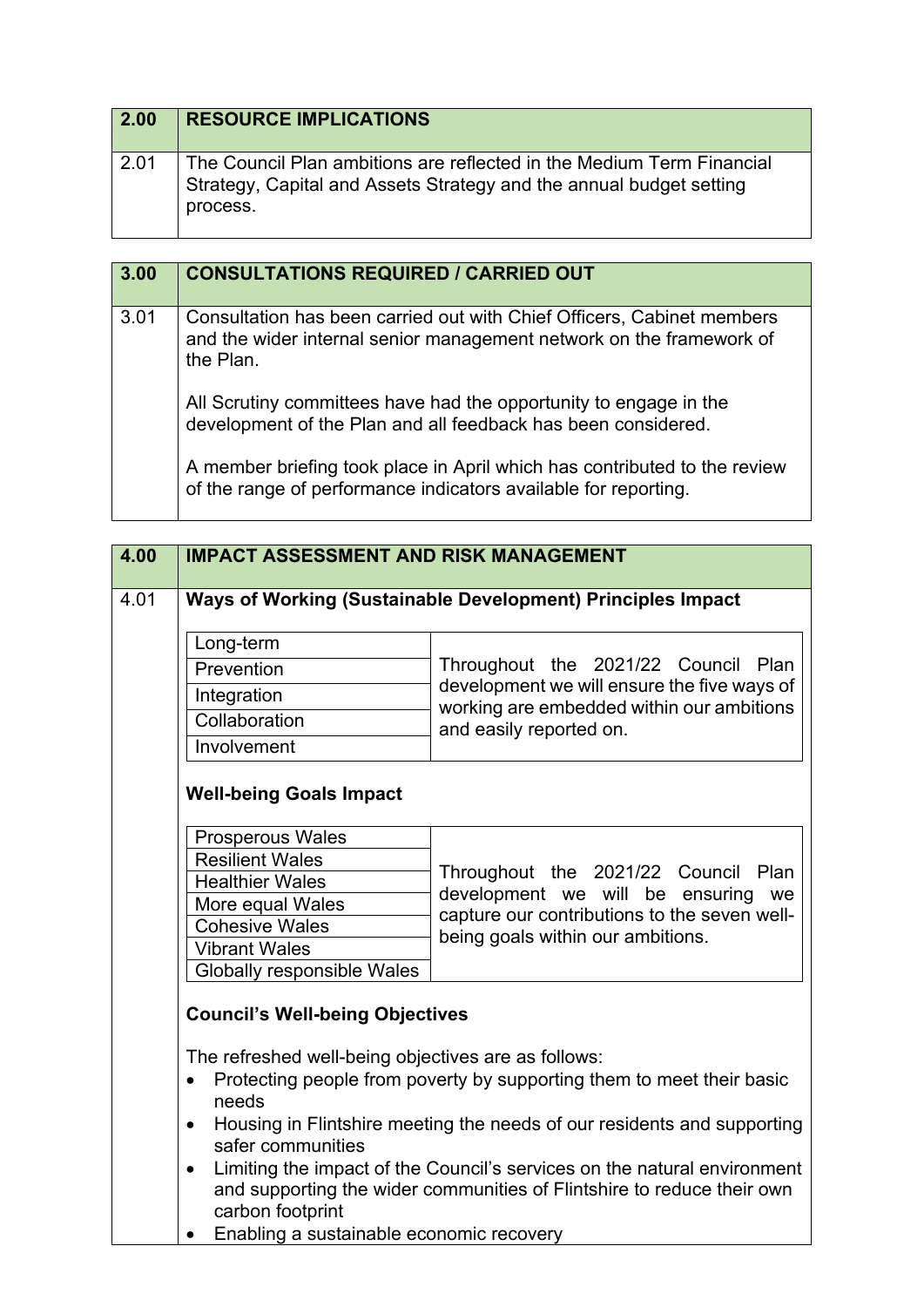| Supporting people in need to live as well as they can<br>$\bullet$<br><b>Enabling and Supporting Learning Communities</b>                                                                  |
|--------------------------------------------------------------------------------------------------------------------------------------------------------------------------------------------|
| <b>Risk Management</b>                                                                                                                                                                     |
| The risks to the statutory requirements of the Plan include: not publishing<br>the plan within statutory timescales and, not adhering to the prerequisite<br>content.                      |
| Both these risks are managed through adherence to well established<br>procedures for publishing the Plan and ensuring that the content of the<br>Plan reflects the statutory requirements. |
| An additional risk is that the Plan is not endorsed by Members;<br>consultation with Members both individually and as part of the Scrutiny<br>committees invites engagement.               |
|                                                                                                                                                                                            |

| 5.00 | <b>APPENDICES</b>                                                                                                                                           |
|------|-------------------------------------------------------------------------------------------------------------------------------------------------------------|
| 5.01 | Appendix 1: Council Plan (Part 1) 2021-22<br>Appendix 2: Council Plan $(Part 2)$ 2021-22<br>Appendix 3: Theme alignment to Overview and Scrutiny Committees |

| 6.00 | <b>LIST OF ACCESSIBLE BACKGROUND DOCUMENTS</b>                                                                                                                |
|------|---------------------------------------------------------------------------------------------------------------------------------------------------------------|
| 6.01 | 1. Report of the Chief Executive to the Community, Housing & Assets<br>Overview & Scrutiny Committee, and resultant minute, 20 <sup>th</sup> January<br>2021. |
|      | 2. Report of the Chief Executive to the Corporate Resources Overview &<br>Scrutiny committee, and resultant minute, 11 <sup>th</sup> February 2021.           |
|      | 3. Report of the Chief Executive to the Education, Youth & Culture<br>Overview & Scrutiny Committee, and resultant minute, 28th January<br>2021.              |
|      | 4. Report of the Chief Executive to the Environment & Economy Overview<br>& Scrutiny Committee, and resultant minute, 9th February 2021.                      |
|      | 5. Report of the Chief Executive to the Social & Healthcare Overview &<br>Scrutiny Committee, and resultant minute, 21 <sup>st</sup> January 2021.            |

| 7.00 | <b>CONTACT OFFICER DETAILS</b>                                                                                                       |
|------|--------------------------------------------------------------------------------------------------------------------------------------|
| 7.01 | <b>Contact Officer:</b> Jay Davies, Strategic Performance Advisor<br>Telephone: 01352 702744<br>E-mail: jay.davies@flintshire.gov.uk |